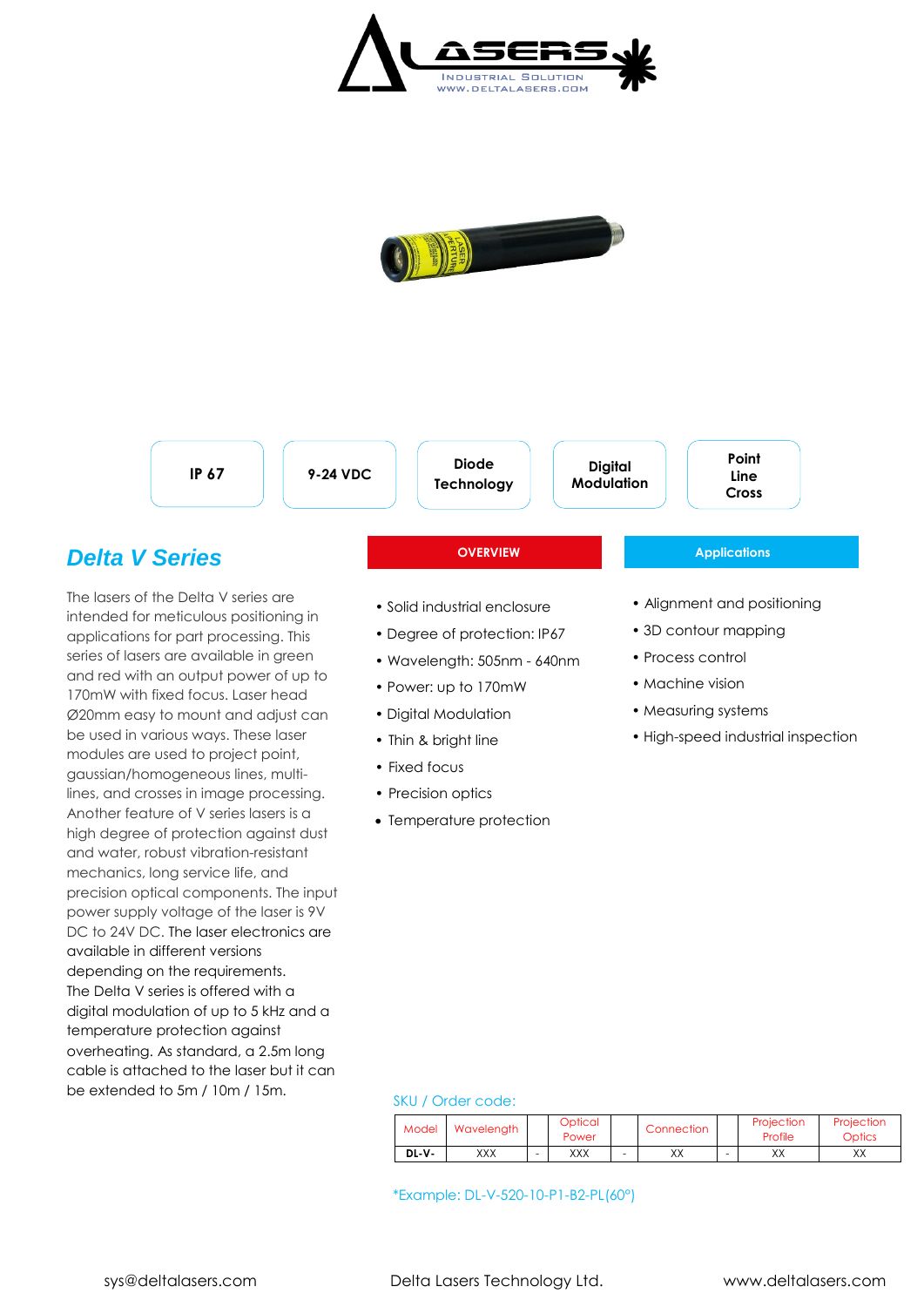

#### Technical specifications:

| Wavelength (nm)                                                                    | 505                                                                             | 515                                       | 520                                            |                            |                            |                            | 635                        | 638                                                                                                                 | 640                        |  |  |  |
|------------------------------------------------------------------------------------|---------------------------------------------------------------------------------|-------------------------------------------|------------------------------------------------|----------------------------|----------------------------|----------------------------|----------------------------|---------------------------------------------------------------------------------------------------------------------|----------------------------|--|--|--|
| Optical power (mW)                                                                 | $\leq 35$                                                                       | $\leq 35$                                 | $\leq 10$                                      | $≤20$                      | $\leq 50$                  | $≤80$                      | ≤5, ≤30                    | ≤100, ≤170                                                                                                          | ≤30, 50, 90                |  |  |  |
| Laser class                                                                        | 3A                                                                              | 3A                                        | 3A                                             | 3A                         | 3A                         | 3R                         | 3A                         | $3\mathsf{R}$                                                                                                       | $3\mathsf{R}$              |  |  |  |
| Technology                                                                         | Diode                                                                           | Diode                                     | Diode                                          | Diode                      | Diode                      | Diode                      | Diode                      | Diode                                                                                                               | Diode                      |  |  |  |
| Operating temperature                                                              | $-10^{\circ} + 60^{\circ}$                                                      | $-10^{\circ} + 60^{\circ}$                | $-20^{\circ} + 60^{\circ}$                     | $-20^{\circ} + 60^{\circ}$ | $-20^{\circ} + 60^{\circ}$ | $-10^{\circ} + 60^{\circ}$ | $-20^{\circ} + 60^{\circ}$ | $-20^{\circ} + 60^{\circ}$                                                                                          | $0^{\circ} + 60^{\circ}$   |  |  |  |
| Storage temperature                                                                | $-40^\circ +85^\circ$                                                           | $-40^{\circ}$ +85°                        | $-40^{\circ} + 85^{\circ}$                     | $-40^{\circ} + 85^{\circ}$ | $-40^{\circ} + 85^{\circ}$ | $-40^{\circ} + 85^{\circ}$ | $-40^{\circ} + 85^{\circ}$ | $-40^{\circ} + 85^{\circ}$                                                                                          | $-20^{\circ} + 85^{\circ}$ |  |  |  |
| <b>Electrical specifications:</b>                                                  |                                                                                 |                                           |                                                |                            |                            |                            |                            |                                                                                                                     |                            |  |  |  |
| Input voltage                                                                      |                                                                                 | 9-24V DC 9-24V DC                         | 9-24V DC                                       | 9-24V DC                   | 9-24V DC                   | 9-24V DC                   | 9-24V DC                   | 9-24V DC                                                                                                            | 9-24V DC                   |  |  |  |
| Operating current                                                                  | 100mA                                                                           | 80 <sub>m</sub> A                         | 50 <sub>m</sub> A                              | 120 <sub>m</sub> A         | 100 <sub>m</sub> A         | 120 <sub>m</sub> A         | 45mA                       | 120mA                                                                                                               | 70 <sub>m</sub> A          |  |  |  |
| Protection from high temperature                                                   |                                                                                 |                                           |                                                |                            | ✔                          | $\checkmark$               |                            | ✔                                                                                                                   | ✓                          |  |  |  |
| Electrical protection<br>Protection from polarity reversal, Overvoltage protection |                                                                                 |                                           |                                                |                            |                            |                            |                            |                                                                                                                     |                            |  |  |  |
| Connection                                                                         |                                                                                 |                                           |                                                |                            |                            |                            |                            | *(P1) Metal cable gland/fitting *(P2 - angled 45°, straight) M12, 4-pin connector, cable length: 2,5m, 5m, 10m, 15m |                            |  |  |  |
| Input voltage polarity                                                             |                                                                                 |                                           | "PIN 3" Blue color (-), "PIN1" Brown color (+) |                            |                            |                            |                            |                                                                                                                     |                            |  |  |  |
| <b>Optical specifications:</b>                                                     |                                                                                 |                                           |                                                |                            |                            |                            |                            |                                                                                                                     |                            |  |  |  |
| Projection profiles                                                                |                                                                                 |                                           | *(B1) Point *(B2) Line *(B3) Cross             |                            |                            |                            |                            |                                                                                                                     |                            |  |  |  |
| <b>Standard Line Optics</b>                                                        | *(CL) 90° - 110° (gaussian linear profile)                                      |                                           |                                                |                            |                            |                            |                            |                                                                                                                     |                            |  |  |  |
| Precise Line Optics                                                                | *(PL) homogeneous precise line optics with fan angle - 30°, 45°, 60°, 90°, 110° |                                           |                                                |                            |                            |                            |                            |                                                                                                                     |                            |  |  |  |
| Focus                                                                              | Fixed focus                                                                     |                                           |                                                |                            |                            |                            |                            |                                                                                                                     |                            |  |  |  |
| DOE projection                                                                     | Grid, Crossed lines, Circle (on request)                                        |                                           |                                                |                            |                            |                            |                            |                                                                                                                     |                            |  |  |  |
| <b>Electrical variants:</b>                                                        |                                                                                 |                                           |                                                |                            |                            |                            |                            |                                                                                                                     |                            |  |  |  |
| Digital modulation (PWM)                                                           |                                                                                 |                                           | 0V - 3,3V/5V/Vin, 5 kHz (upon request)         |                            |                            |                            |                            |                                                                                                                     |                            |  |  |  |
| Mechanical specification:                                                          |                                                                                 |                                           |                                                |                            |                            |                            |                            |                                                                                                                     |                            |  |  |  |
| Dimensions (mm)                                                                    |                                                                                 | Laser head diameter: Ø20<br>Length: 143mm |                                                |                            |                            |                            |                            |                                                                                                                     |                            |  |  |  |
| Weight (g.)                                                                        | 55                                                                              |                                           |                                                |                            |                            |                            |                            |                                                                                                                     |                            |  |  |  |
| Material                                                                           |                                                                                 | Anodized Aluminum                         |                                                |                            |                            |                            |                            |                                                                                                                     |                            |  |  |  |
| Protection rating                                                                  | <b>IP67</b>                                                                     |                                           |                                                |                            |                            |                            |                            |                                                                                                                     |                            |  |  |  |

sys@deltalasers.com Delta Lasers Technology Ltd. www.deltalasers.com